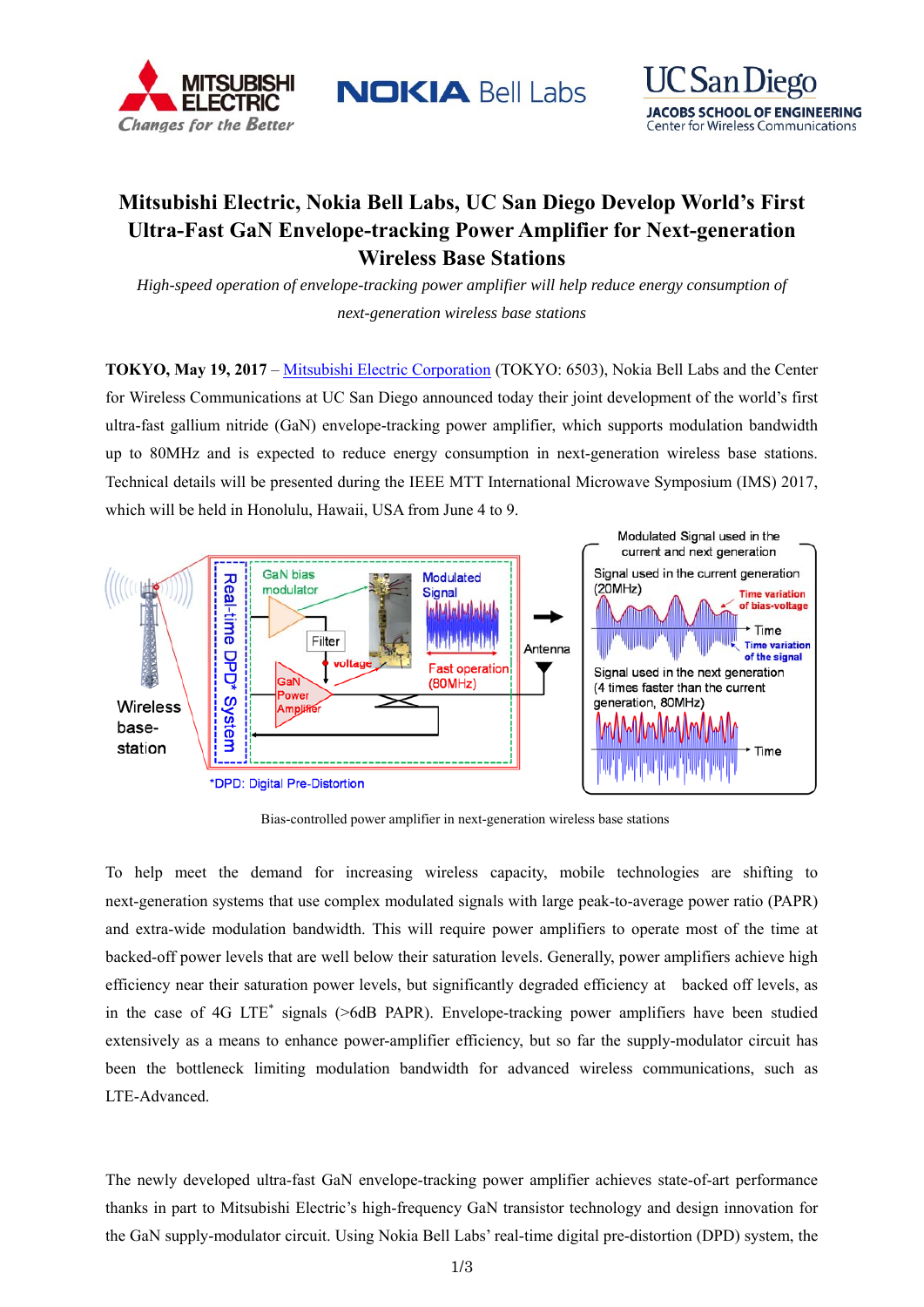power amplifier has demonstrated efficient operation even with 80MHz modulated LTE signals, the world's widest modulation bandwidth for this purpose as of May 19, 2017.

## **Key Features**

The new GaN envelope-tracking power amplifier uses Mitsubishi Electric high frequency GaN in supply-modulation circuits, which enable high-speed operation. The result is highly efficient amplification of complex signals with modulation bandwidth up to 80MHz, which is four times wider than the signals reportedly used in other envelope-tracking power amplifiers. The technology achieves a world-class drain efficiency of 41.6% in such wide-bandwidth operation, thereby reducing base-station energy consumption while increasing wireless communication speed and capacity.

Further, the real-time DPD system enables pre-distortion for wideband signals to correct the output signal from the power amplifier, resulting in an adjacent channel leakage ratio (ACLR) of -45dBc for LTE 80MHz signals, which satisfies the wireless communication standards.

In view of its leading system-level performance, the new envelope-tracking power amplifier is believed to be a highly promising candidate for next-generation wireless base stations.

#### **Specifications**

| Ultra-Fast, Wideband GaN Envelope-tracking Power Amplifier |                 |                  |                   |                                     |
|------------------------------------------------------------|-----------------|------------------|-------------------|-------------------------------------|
| Carrier<br>Frequency                                       | Output<br>Power | Drain Efficiency | <b>ACLR</b>       | <b>Modulation Signal</b>            |
| $0.9 - 2.15$ GHz                                           | $30 - 30.7$ dBm | $36.5 - 41.6\%$  | $-45$ d $\rm{Be}$ | 80MHz LTE<br>Advanced<br>6.5dB PAPR |

*\*LTE is a trademark of European Telecommunications Standards Institute (ETSI)* 

### **Inquiries**

### *Customer Inquiries*

Information Technology R&D Center Mitsubishi Electric Corporation www.MitsubishiElectric.com/ssl/contact/company/rd/form.html www.MitsubishiElectric.com/company/rd/

*Media Inquiries*

Public Relations Division Mitsubishi Electric Corporation prd.gnews@nk.MitsubishiElectric.co.jp www.MitsubishiElectric.com/news/